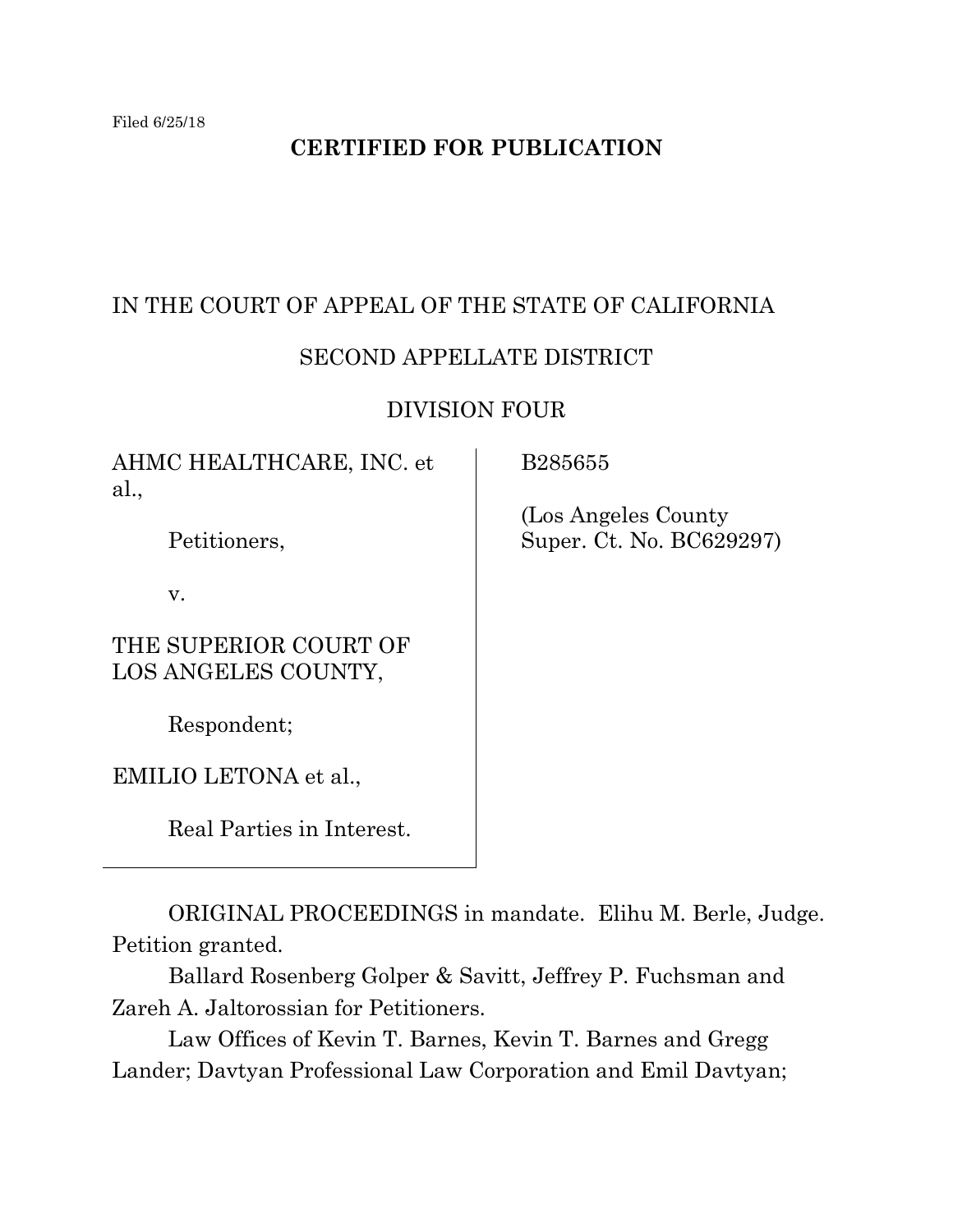Blumenthal, Nordrehaug & Bhowmik, Norman B. Blumenthal, Kyle R. Nordrehaug and Aparajit Bhowmik for Real Parties in Interest.

\_\_\_\_\_\_\_\_\_\_\_\_\_\_\_\_\_\_\_\_\_\_\_\_\_\_\_\_\_\_\_\_\_\_\_\_\_\_\_

No appearance for Respondent.

State law requires employers to pay their employees for all time the employees are at work and subject to the employers' control. (*Mendiola v. CPS Security Solutions, Inc*. (2015) 60 Cal.4th 833, 839.) The issue in this case is whether an employer's use of a payroll system that automatically rounds employee time up or down to the nearest quarter hour, and thus provides a less than exact measure of employee work time, violates California law. In the underlying matter, both employers and employees moved for summary adjudication on the issue, and the trial court denied both motions. Petitioners AHMC Healthcare, Inc., AHMC, Inc., AHMC Anaheim Regional Medical Center, L.P. (Anaheim), and AHMC San Gabriel Valley Medical Center, L.P. (San Gabriel) sought a writ of mandate directing the trial court to grant its motion, contending they had established as a matter of undisputed fact that their system was neutral on its face and as applied. We agree the undisputed facts established that petitioners' system was in compliance with California law. Accordingly, we grant the writ.

## **FACTUAL AND PROCEDURAL BACKGROUND**

Real parties Emilio Letona and Jacquelyn Abeyta, acting on behalf of themselves and others similarly situated, brought suit against petitioners for failure to pay wages, failure to provide meal periods, failure to provide rest periods, failure to furnish timely and accurate wage statements, failure to pay wages to discharged employees, and unfair business practices. The operative complaint also sought penalties under the Private Attorneys General Act (Lab. Code, § 2698 et seq.).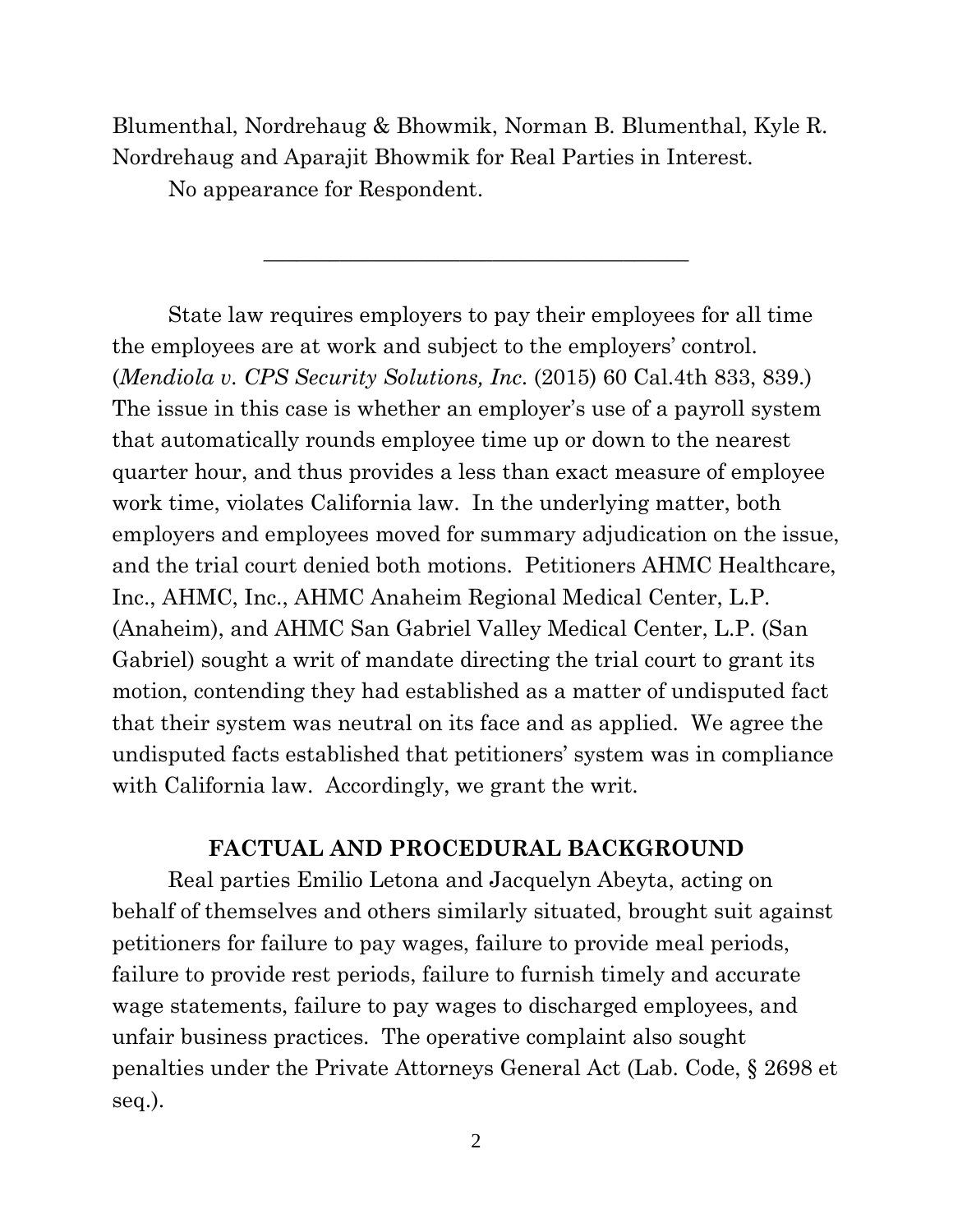Real party Letona was employed by San Gabriel as a part-time respiratory care technician from 2009 to 2016. Real party Abeyta was employed by Anaheim as an R.N. from November 2015 to August 2016. Both real parties were employed in hourly positions, requiring them to clock in and out, which they did by swiping their ID badges at the beginning and end of their shifts. Real parties' primary contention was that petitioners' method of calculating employee hours violated the Labor Code because the system rounded employees' hours up or down to the nearest quarter hour prior to calculating wages and issuing paychecks, rather than using the employees' exact check-in and checkout times.[1](#page-2-0) Both sides moved for summary adjudication to establish whether petitioners' method of calculation passed muster under California law.[2](#page-2-1) 

<span id="page-2-0"></span><sup>&</sup>lt;sup>1</sup> The original plaintiff was Ernesto Fajardo, an R.N. employed by  $AHMC$ Garfield Medical Center, L.P. However, as it was determined that Fajardo's hours and wages had been *increased* as a result of the rounding procedures, he was substituted out for Letona and Abeyta. AHMC Garfield Medical Center L.P., AHMC Monterey Park Hospital, L.P., AHMC Greater El Monte Community Hospital, L.P. and AHMC Whittier Hospital Medical Center, L.P. were named as defendants in the original complaint, but dismissed when the complaint was amended. Real parties acknowledged that the evidence did not show that employees at these medical facilities were undercompensated by the rounding system.

<span id="page-2-1"></span><sup>2</sup> The trial court has not yet decided whether to certify the proposed class. It is well settled that "trial courts . . . should decide whether a class is proper and, if so, order class notice before ruling on the substantive merits of the action" in order to prevent "'one-way intervention'" which occurs when potential plaintiffs "elect to stay in a class after favorable merits rulings but opt out after unfavorable ones." (*Fireside Bank v. Superior Court* (2007) 40 Cal.4th 1069, 1074.) The parties entered into a stipulation waiving this rule. In the stipulation, the parties asked the court to proceed under Code of Civil Procedure section 437c, subdivision (t), which permits the parties to stipulate to adjudication of "a legal issue or a claim for damages other than punitive damages that does not completely dispose of a cause of action, affirmative defense, or issue of duty . . . ."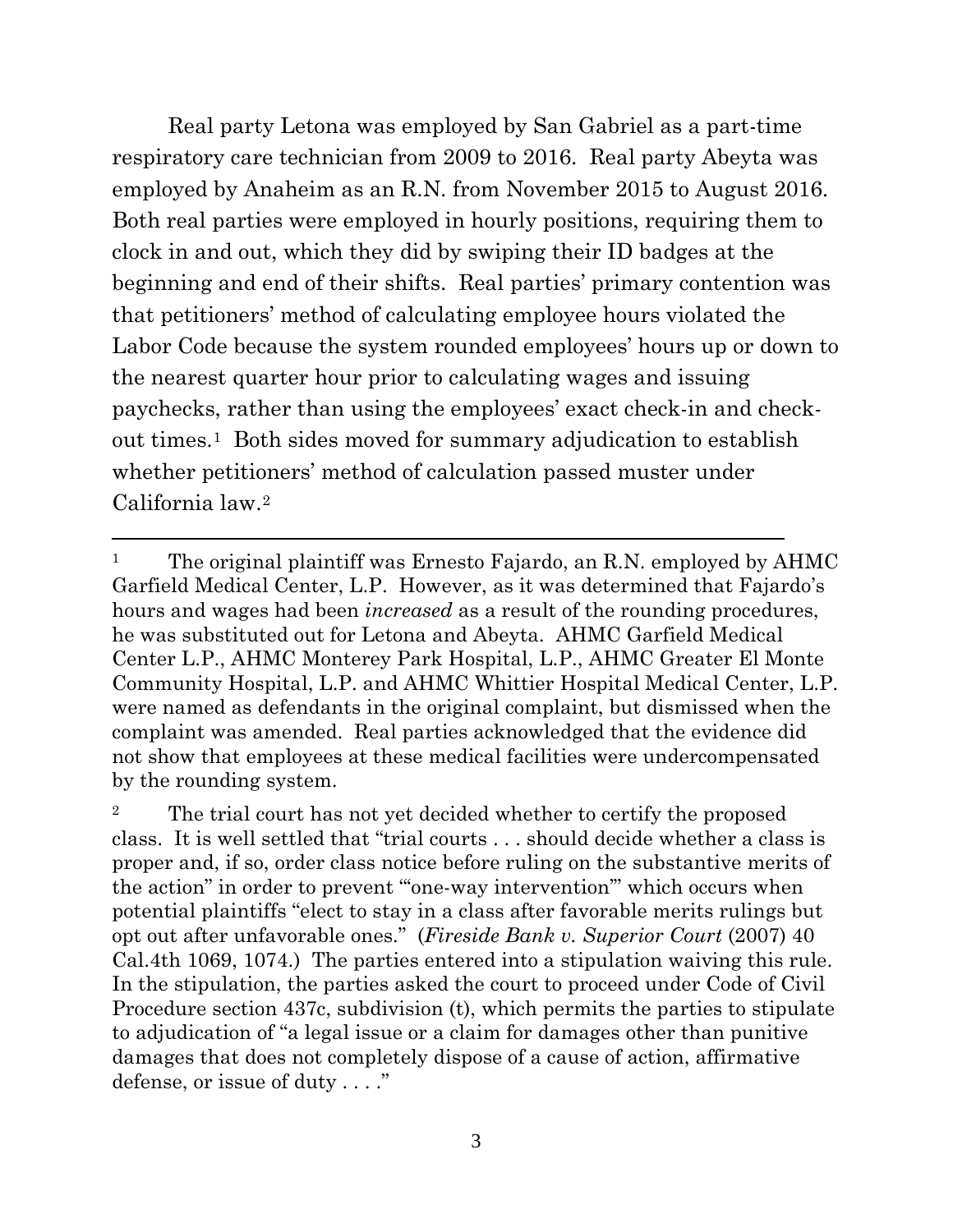The parties stipulated to the following facts. Petitioners have a policy that rounds employees' time clock swipes up or down to the nearest quarter hour. For example, if an employee clocks in between 6:53 and 7:07, he or she is paid as if he or she had clocked in at 7:00; if an employee clocks in from 7:23 to 7:37, he or she is paid as if he or she had clocked in at 7:30. In addition, meal breaks that last between 23 and 37 minutes are rounded to 30 minutes.

The time records for San Gabriel and Anaheim for the period August 2, 2012 through June 30, 2016 were examined by Deborah K. Foster, Ph. D., an economic and statistics expert. During this period, employee shifts totaled 527,472 at San Gabriel, and 766,573 at Anaheim. Dr. Foster examined the data over the four-year period from three perspectives: (1) the percentage of employees who gained by having minutes added to their time, compared to the percentage who lost by having minutes deducted; (2) the percentage of employee shifts in which time was rounded up, compared to the percentage in which time was rounded down; and (3) whether the employees as a whole benefitted by being paid for minutes or hours they did not work, or the petitioners benefitted by paying for fewer minutes or hours than actually worked. The parties stipulated to the accuracy of her findings, discussed below.

At San Gabriel, petitioners' rounding procedure added time (9,476 hours) to the pay of 49.3% of the workforce (709 employees) and left 1.2 percent of the workforce (17 employees) unaffected; 49.5 percent of the workforce (71[3](#page-3-0) employees) lost time (a total of 8,097 hours).<sup>3</sup> On a dayby-day analysis, the procedure added time to 45.2 percent of the employee shifts, averaging 4.96 minutes per day; it reduced time from 43.3 percent of employee shifts, averaging 4.82 minutes per employee shift; it had no effect on 11.6 percent of employee shifts. Overall, the

<span id="page-3-0"></span><sup>&</sup>lt;sup>3</sup> For those employees whose time was reduced, the average net reduction was 2.04 minutes per employee shift.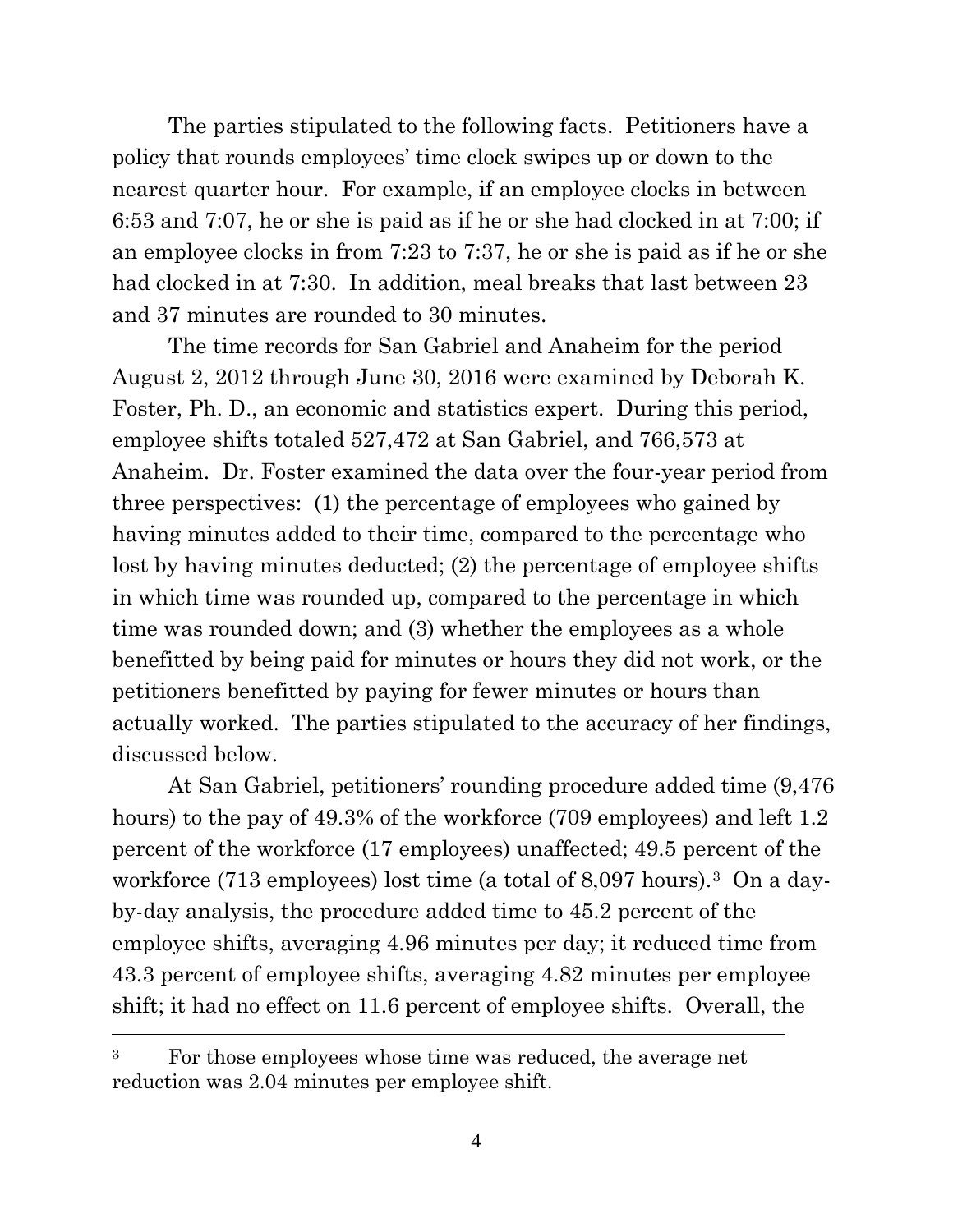number of minutes added to employee time by the rounding policy exceeded the number of minutes subtracted, adding 1,378 hours to the employees' total compensable time.

At Anaheim, the rounding procedure added time (17,464 hours) to the pay of 47.1 percent of the workforce (861 employees), and had no effect on 0.8 percent of the workforce (14 employees); 52.1 percent of the workforce (953 employees) lost time (a total of 13,588 hours).[4](#page-4-0) On a day-by-day analysis, the procedure added time to 46.6 percent of the employee shifts examined, reduced time from 42.3 percent of the employee shifts examined, and had no effect on 11 percent. Overall, the rounding policy added 3,875 hours to the employees' total compensable time.<sup>[5](#page-4-1)</sup>

The parties also stipulated to the net effect of rounding on the two named plaintiffs: over the nearly four-year period examined, Letona lost 3.7 hours, an average of .86 of a minute per shift, for a total dollar loss of \$118.41. Abeyta, who worked at San Gabriel for only nine

<span id="page-4-0"></span><sup>&</sup>lt;sup>4</sup> For those employees whose time was reduced, the average net reduction was 2.33 minutes per employee shift.

<span id="page-4-1"></span><sup>&</sup>lt;sup>5</sup> The parties stipulated that the two medical facilities should be considered separately. Nonetheless, petitioners combined the figures for certain purposes, and sometimes referred to the combined figures in their argument. Although real parties asked the court to disregard the combined figures, they too referred to them in their argument. To clarify the record, we note that according to the parties, combining the San Gabriel and Anaheim figures leads to the following results: for the 1,294,045 total employee shifts at the two facilities; 26,938 hours were added to the time of 1,568 employees (48% of the combined total number of employees); 21,685 hours were taken from 1,666 employees (51% of the combined total number of employees); there was no effect on 31 employees (0.9% of the combined total number of employees). The effect of the rounding procedure on San Gabriel and Anaheim employees combined was a net increase of 5,254 in compensated hours.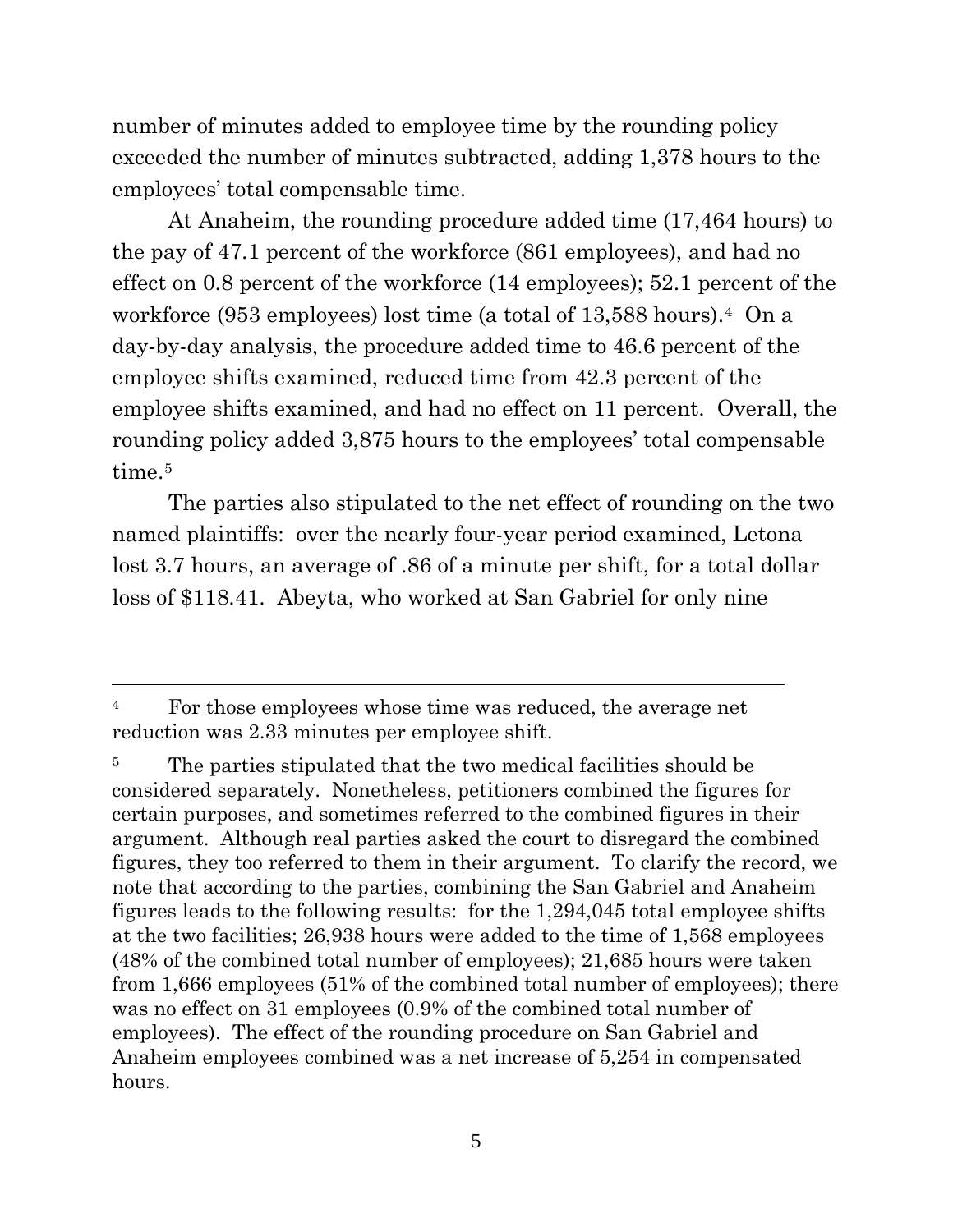months during the examined period, lost 1.6 hours, an average of 1.85 minutes per shift, for a total dollar loss of \$63.70.

Based on these facts, petitioners contended the rounding procedure was lawful, as it was facially neutral, applied fairly, and provided a net benefit to employees considered as a whole. As proof of its tilt toward employees, petitioners pointed to the stipulated facts that at both facilities, the majority of employee shifts either had time added or were unaffected, and the number of minutes added to employee time from rounding up exceeded the number of minutes subtracted from rounding down. The result was a net loss to petitioners and net gain for their employees, who were paid for 1,378 additional hours at San Gabriel and 3,875 additional hours at Anaheim. Moreover, with respect to the employees who lost time, the total amount was small per employee, particularly when calculated on a daily basis. For example, Letona's loss of 3.7 hours, worked out to less than a minute per shift. Abeyta's loss of 1.6 hours worked out to less than two minutes per shift. Petitioners contended this negligible amount of lost time was not compensable, under a de minimis theory.

Real parties opposed petitioners' motion, and asked the court to grant summary adjudication in their favor on the rounding issue. They contended that an employer's rounding practice is unlawful if it systematically undercompensates employees, and that such systematic undercompensation occurs whenever "the average employee suffers a loss of income due to rounding." According to real parties, petitioners' rounding procedure was unlawful because it resulted in undercompensation for a slight majority of petitioners' employees.<sup>6</sup> Real parties further maintained that a rounding policy that resulted in

<span id="page-5-0"></span><sup>6</sup> As we have seen, the majority of employees at San Gabriel did not lose any compensation as the result of rounding. Real parties used the combined numbers to support the argument that the majority of employees at petitioners' facilities suffered a loss.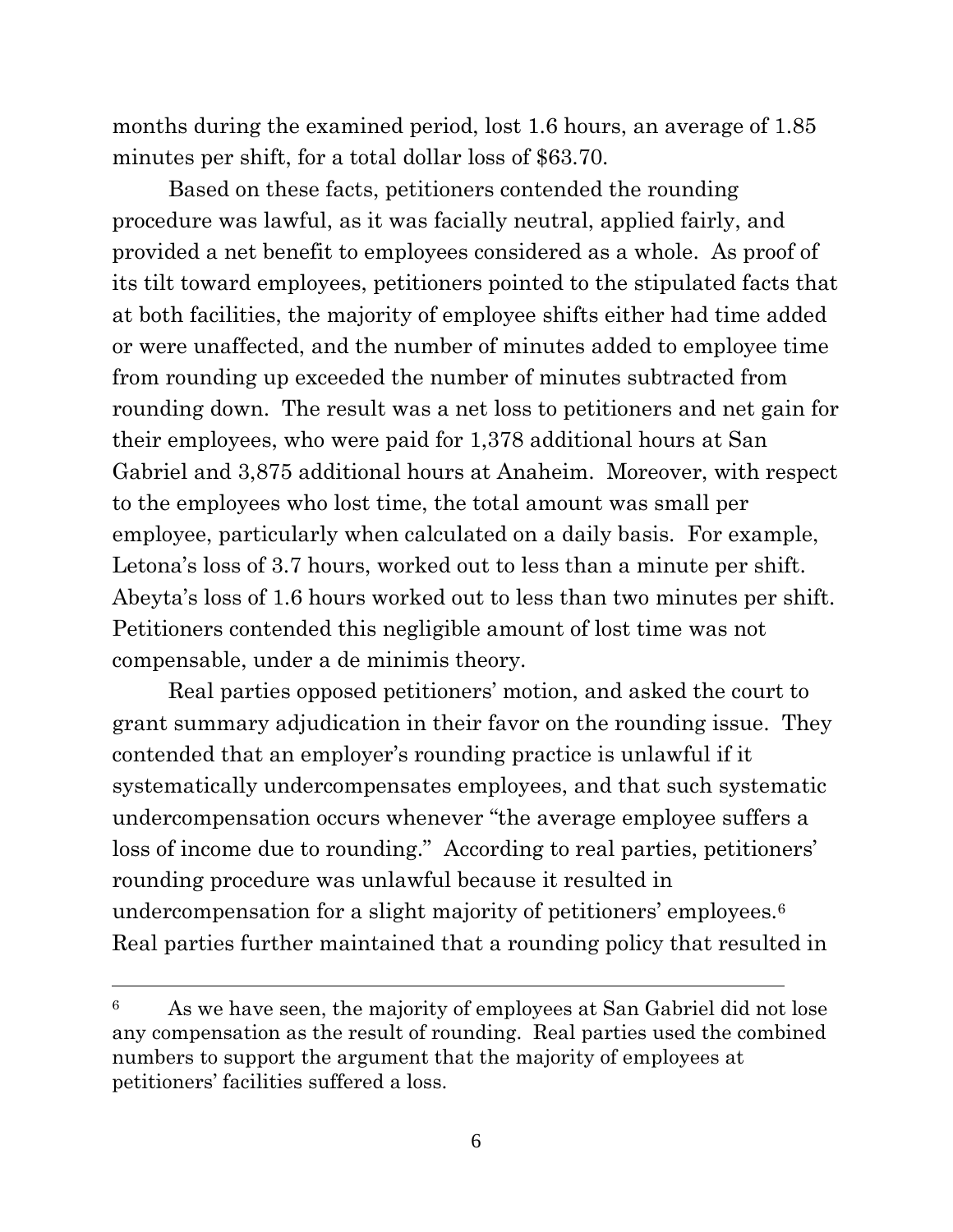any loss to any employee, no matter how minimal, violates California employment law.

The trial court denied both petitioners' and real parties' motions for summary adjudication. At the hearing, the court explained that an employer may be permitted to use a rounding procedure "as long as [it] does not consistently result in a failure to pay employees per time worked," and that "a rounding policy is lawful if it is fair and neutral on its face and it's used in such a manner that would not result over a period of time in failure to compensate the employees properly for all the time that they have worked." The court further explained that determining whether a rounding policy is slanted against employees "is a factual issue and not a legal one," and that "the analysis turns on whether the policy is used in such a manner that will not result over a period of time in failure to compensate employees properly for all the time that they've actually worked." The court cited *Shiferaw v. Sunrise Senior Living Mgmt., Inc.* (C.D.Cal., Mar. 21, 2016, CV-13-02171-JAK (PLAx)) 2016 U.S. Dist. LEXIS 187548 (*Shiferaw*) for the proposition that "a plaintiff may establish [that] the employ[er]'s facially-neutral policy is unlawful using either a net effect approach or an employee percentage approach." The court expressed concern that an employer could manipulate the system by "consistently overcompensat[ing]" low wage earners and "consistently overcompensatering" "high wage earners" in order to "serve [the] company's whims at the expense of the employees." The court concluded that the evidence that 49.5 percent of the employees at San Gabriel and 52.1 percent of the employees at Anaheim had their hours reduced supported a finding that the rounding policy "consistently favored the employer." Thus, the court concluded, the evidence "raise[d] triable issues as to whether the rounding policies systematically under-compensate employees."

Petitioners filed a petition for writ of mandate, seeking reversal of the order denying their motion for summary adjudication. On February 8, 2018, this court issued an alternative writ of mandate, instructing

7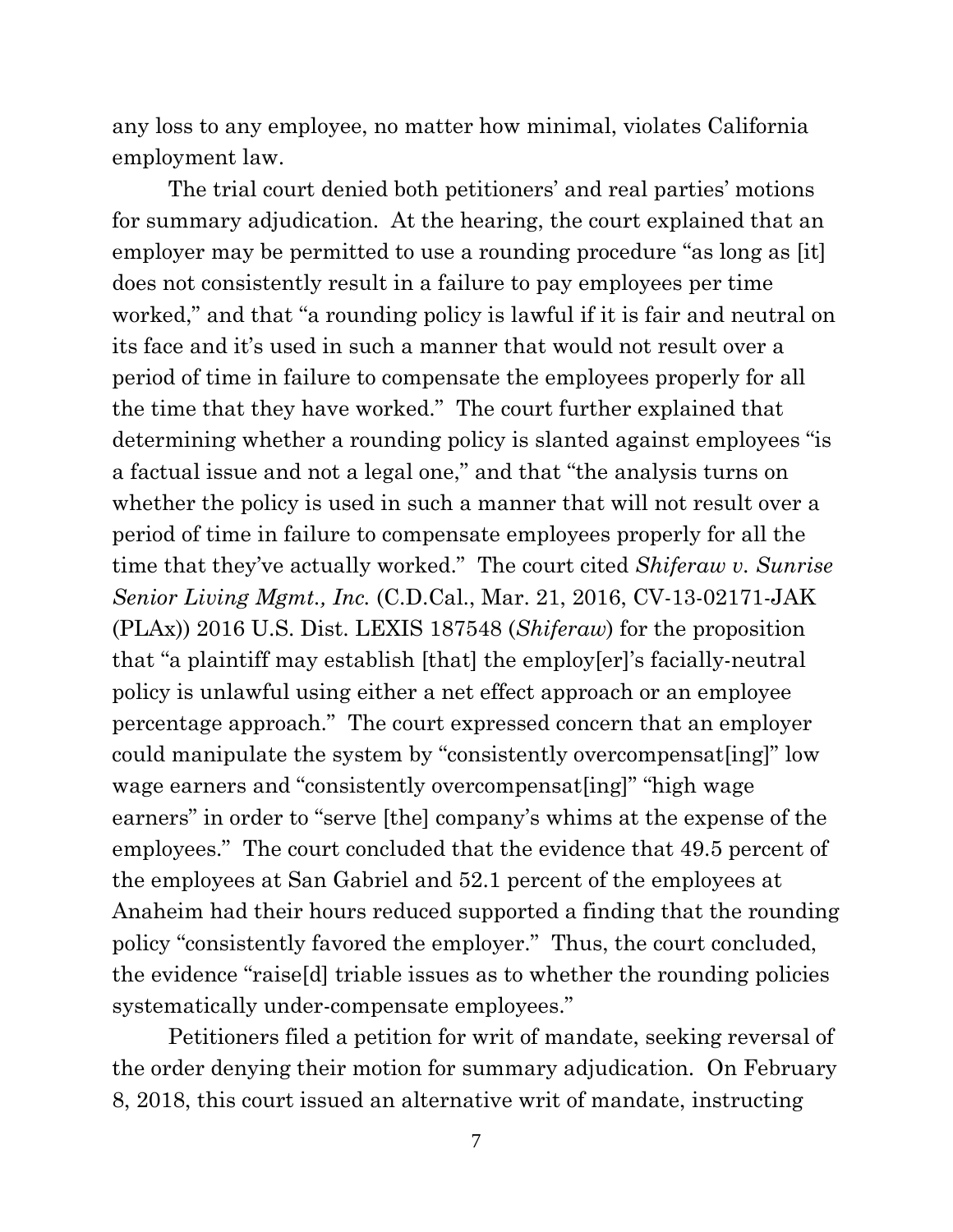the trial court either to vacate the order insofar as it denied petitioners' motion and make a new and different order granting the motion or, in the alternative, to show cause why a peremptory writ of mandate should not issue. The trial court did not vacate its original order.

#### **DISCUSSION**

Section 785.48 of title 29 of the Code of Federal Regulations (section 785.48), promulgated many decades ago, allows employers to compute employee worktime by rounding "to the nearest 5 minutes, or to the nearest one-tenth or quarter of an hour," provided that the rounding system adopted by the employer "is used in such a manner that it will not result, over a period of time, in failure to compensate the employees properly for all the time they have actually worked." (29 C.F.R.  $\S 785.48(b)$  $\S 785.48(b)$  $\S 785.48(b)$ .)<sup>7</sup> Federal district courts interpreting the provision have almost universally concluded that a rounding system is valid if it "average[s] out sufficiently," rejecting claims that minor discrepancies in individual employee's wage calculations establish that the employee is entitled to assert a claim for underpayment of wages. (*East v. Bullock's Inc*. (D. Ariz. 1998) 34 F.Supp.2d 1176, 1184 [employee presented evidence of 24 occasions of time reductions of less than 15 minutes]; accord, *Alonzo v. Maximus, Inc*. (C.D. Cal. 2011) 832 F.Supp.2d 1122, 1126-1127 ["[A]n employer's rounding practices comply with § 785.48(b) if the employer applies a consistent rounding policy that, on average, favors neither overpayment nor underpayment. . . . [¶] An employer's rounding practices violate § 785.48(b) if they systematically undercompensate employees"]; *Mendez v. H.J. Heinz Co., L.P*. (C.D. Cal., Nov. 13, 2012, No. CV-12-5652-GHK (DTBx)) 2012 U.S.

<span id="page-7-0"></span><sup>7</sup> Section 785.48 is part of section 785, title 29 of the Code of Federal Regulations, the regulations that define "what constitutes working time" for purposes of determining whether employees are receiving the minimum wage or are entitled to overtime. (29 C.F.R., § 785.1.)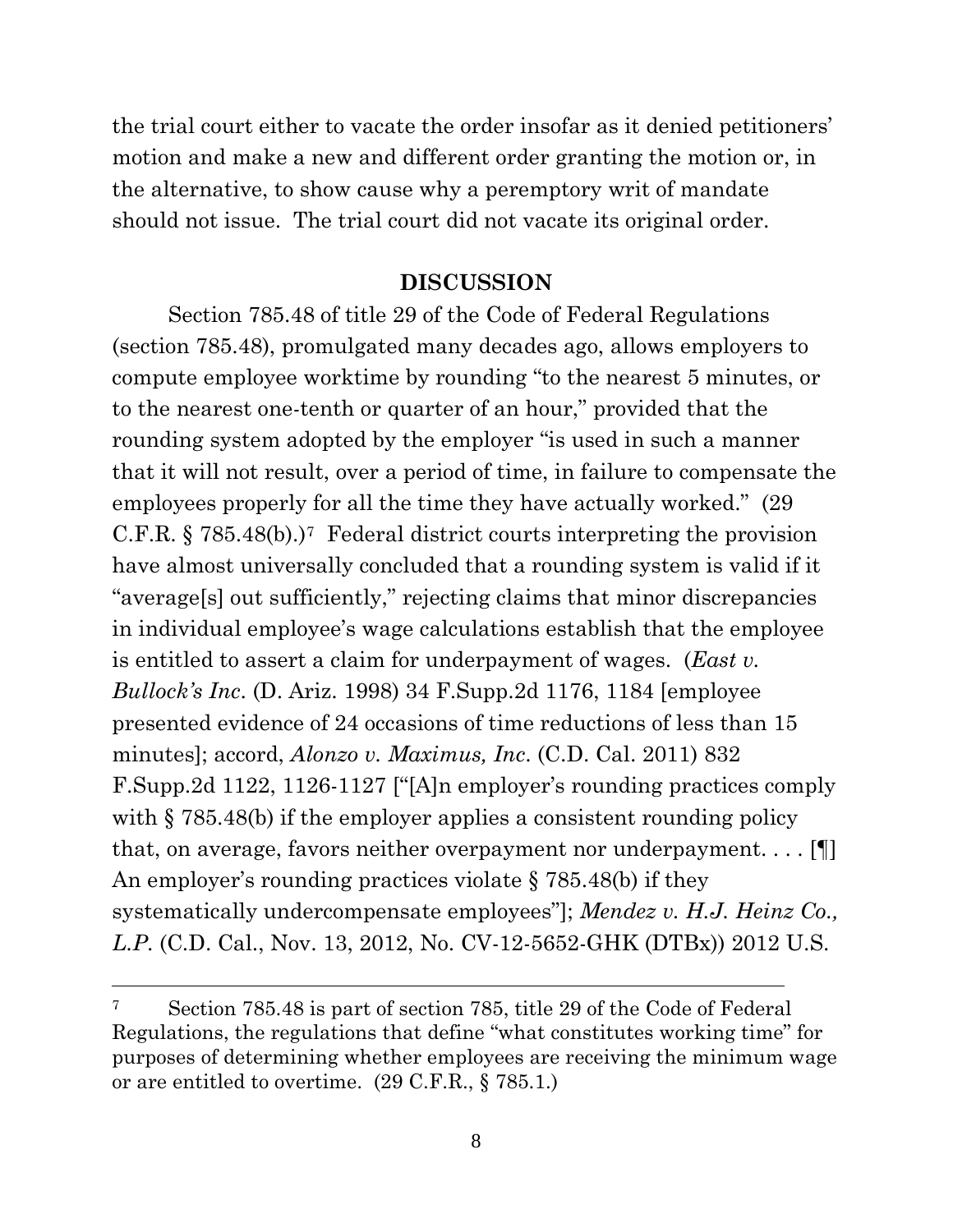Dist. LEXIS 170785, p. \*6 ["Rounding policies may be permissible if they, 'on average, favor neither overpayment nor underpayment' of wages"]; *Eddings v. Health Net, Inc*. (C.D. Cal., Mar. 23, 2012, Case No. CV-10-1744-JST (RZx)) 2012 U.S. Dist. LEXIS 51158, p. \*11 (*Eddings*) [" $[A]$ n employer's rounding practices comply with § 785.48(b) if the employer applies a consistent rounding policy that, on average, favors neither overpayment nor underpayment"].[\)8](#page-8-0)

In *Corbin v. Time Warner Entm't-Advance/Newhouse P'ship.* (9th Cir. 2016) 821 F.3d 1069 (*Corbin*), the first federal appellate court to interpret the regulation "join[ed] the consensus of district courts that have analyzed this issue . . . ." (*Id.* at p. 1079.) The plaintiff there had lost \$15.02 in total compensation over a one-year period, and contended that "if an employee loses any compensation due to the operation of a company's rounding policy, that policy should be found to violate the federal rounding regulation." (*Id.* at pp. 1076-1077.) "In other words, . . . unless every employee gains or breaks even over every pay period or set of pay periods analyzed, an employer's rounding policy violate[s] the

<span id="page-8-0"></span><sup>8</sup> We note that in each of the above-cited cases, the federal courts applied section 785.48 to state law claims. (*East v. Bullock's, Inc*., *supra*, 34 F.Supp.2d at pp. 1183-1184 [Arizona law]; *Alonzo v. Maximus*, *supra*, 832 F.Supp. at p. 1126 [California law]; *Mendez v. H.J. Heinz Co., L.P*., *supra*, 2012 U.S. Dist. LEXIS 170785 at p. \*2 [California law]; *Eddings v. Health Net, Inc*., *supra*, 2012 U.S. Dist. LEXIS 51158 at p. \*7 [California law].) Courts deciding claims asserted under the federal Fair Labor Standards Act have interpreted section 785.48 in the same manner. (See, e.g., *Bustillos v. Board of County Commissioners of Hidalgo County* (D.N.M., Oct. 20, 2015, No. CIV-13-0971 JB/GBW) 2015 U.S. Dist. LEXIS 162697, p. \*66, affd. in pertinent part *sub nom. Jimenez v. Board of County Commissioners of Hidalgo County* (10th Cir. 2017) 697 Fed.Appx. 597 ["Employers may . . . lawfully use rounding policies to record and compensate time, as long as the policy does not 'consistently result[] in a failure to pay employees for time worked'"]; *Sloan v. Renzenberger, Inc*. (D. Kan., Apr. 15, 2011, No. 10-2508- CM-JPO) 2011 U.S. Dist. LEXIS 41018, p. \*8 ["[R]ounding is unlawful if it consistently results in a failure to pay employees for time worked"].)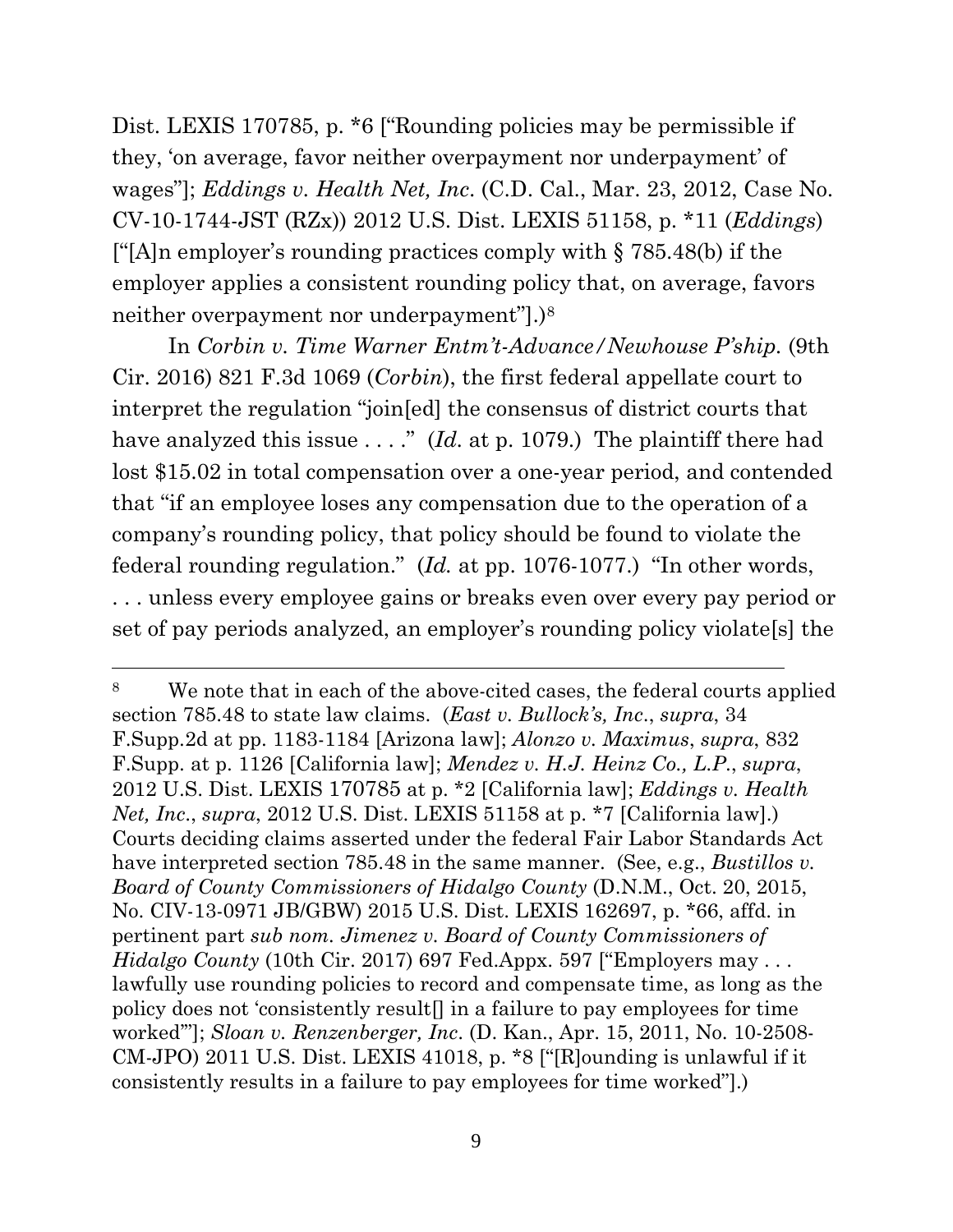federal rounding regulation . . . ." (*Id*. at p. 1077, italics omitted.) The Ninth Circuit rejected that contention for multiple reasons. First, the court observed, the plaintiff's interpretation "read into the federal rounding regulation an 'individual employee' requirement that does not exist. The regulation instead explicitly notes that it applies to 'employee*s*' and contemplates wages for the time '*they*' actually work." (*Ibid*., quoting 29 C.F.R. § 785.48(b).) "If the rounding policy was meant to be applied individually to each employee to ensure that no employee ever lost a single cent over a pay period, the regulation would have said as much." (*Corbin*, *supra*, at p. 1077.)

The court further found that interpreting the regulation to require the rounding to work out neutrally for every employee "would undercut the purpose" and "gut the effectiveness" of the typical rounding policy. (*Corbin, supra,* 821 F.3d at p. 1077.) "Employers use rounding policies to calculate wages efficiently; sometimes, in any given pay period, employees come out ahead and sometimes they come out behind, but the policy is meant to average out *in the long-term*. If an employer's rounding practice does not permit both upward and downward rounding, then the system is not neutral . . . ." (*Ibid*.) The plaintiff's interpretation "would require employers to engage in the very mathematical calculation that the federal rounding regulation serves to avoid," requiring employers to ""un-round' every employee's time stamps for every pay period to verify that the rounding policy had benefitted every employee." (*Ibid*.) "The proper interpretation of the federal rounding regulation cannot be one that renders it entirely useless." (*Ibid.*)

Finally, the court expressed concern that the plaintiff's interpretation of the regulation would "reward[] strategic pleading, permitting plaintiffs to selectively edit their relevant employment windows to include only pay periods in which they may have come out behind while chopping off pay periods in which they may have come out ahead." (*Corbin, supra*, 821 F.3d at p. 1077.) The court did not believe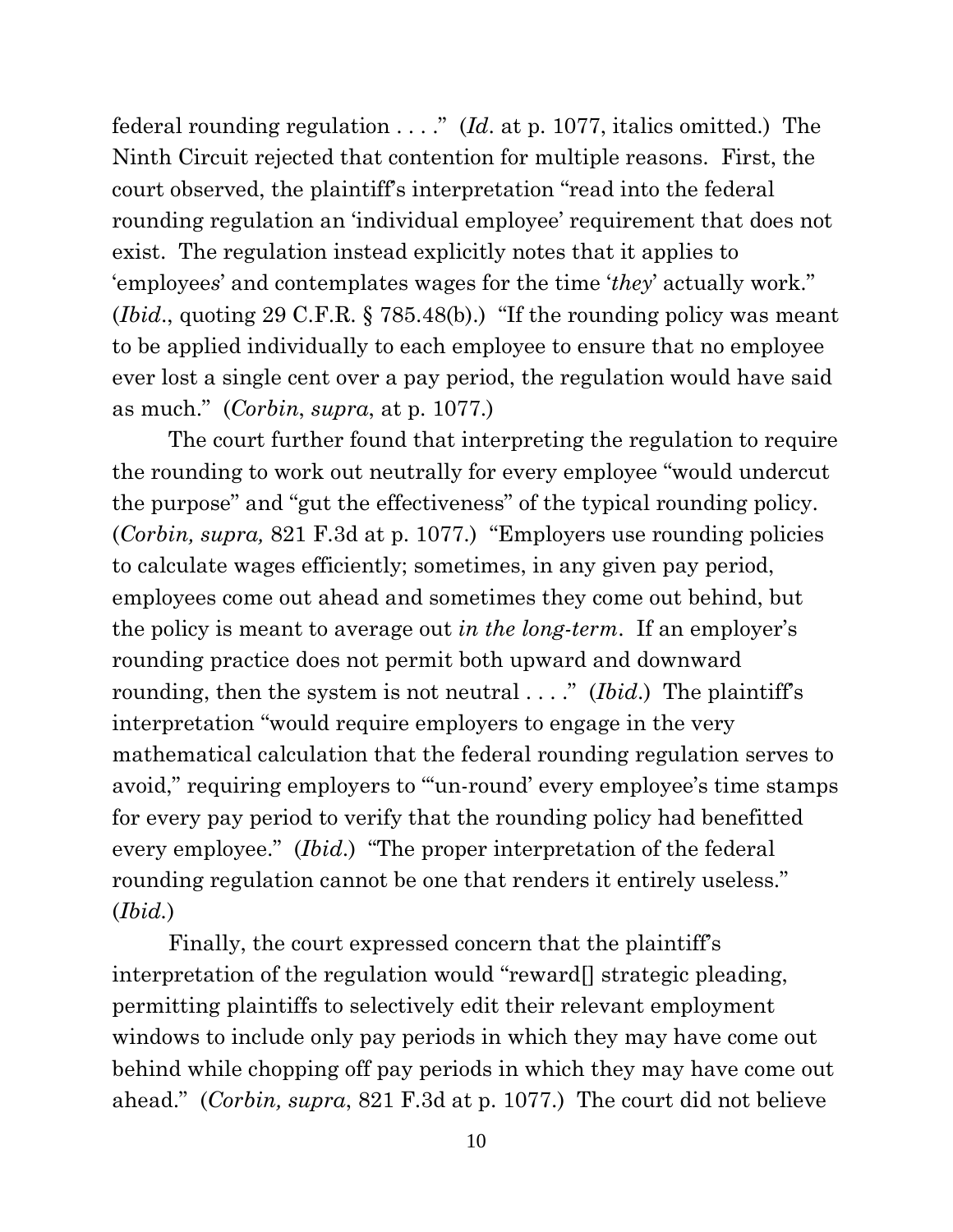that "the legality of an employer's rounding policy" should "turn[] on the vagaries of clever pleading." (*Id*. at p. 1078.)

Applying its reasoning to the facts presented, the *Corbin* court found that the rounding policy at issue "passe[d] muster." The policy was "facially neutral," the court observed, as the employer "rounds all employee time punches to the nearest quarter-hour without an eye towards whether the employer or the employee is benefitting from the rounding." (*Corbin, supra*, 821 F.3d at pp. 1078-1079.) Moreover, the plaintiff's own compensation records demonstrated that the rounding policy was "neutral in application": "sometimes [he] gained minutes and compensation, and sometimes [he] lost minutes and compensation." Although the plaintiff was able to show an aggregate loss of \$15.02, "[the] numbers . . . fluctuated from pay period to pay period, and . . . a few more pay periods of employment may have tilted the total time/compensation tally in the other direction . . . ." (*Id*. at p. 1079.)

Because California's wage laws are patterned on federal statutes, in determining employee wage claims, California courts may look to federal authorities for guidance in interpreting state labor provisions. (*Bell v. Farmers Ins. Exchange* (2001) 87 Cal.App.4th 805, 817; accord, *Huntington Memorial Hospital v. Superior Court* (2005) 131 Cal.App.4th 893, 903.) In *See's Candy Shops, Inc. v. Superior Court* (2012) 210 Cal.App.4th 889, 903 (*See's I*), the court agreed with the federal courts' interpretation of section 785.48.[9](#page-10-0) There, See's Candy

<span id="page-10-0"></span><sup>&</sup>lt;sup>9</sup> Real parties do not dispute that section 785.48 is applicable to claims made under state law. We note that California's Division of Labor Standards Enforcement (DLSE) adopted the federal regulation in its Enforcement Policies and Interpretations Manual (DLSE Manual or Manual): "The Division utilizes the practice of the U.S. Department of Labor of 'rounding' employee's hours to the nearest five minute, one-tenth or quarter hour for purposes of calculating the number of hours worked pursuant to certain restrictions." (DLSE Manual (Revised, June 2002 Update), ¶ 47.1, "Rounding.") The court in *See's I* agreed with the DLSE and the federal courts in concluding that section 785.48 and the policies underlying it "apply (*Fn. is continued on the next page.*)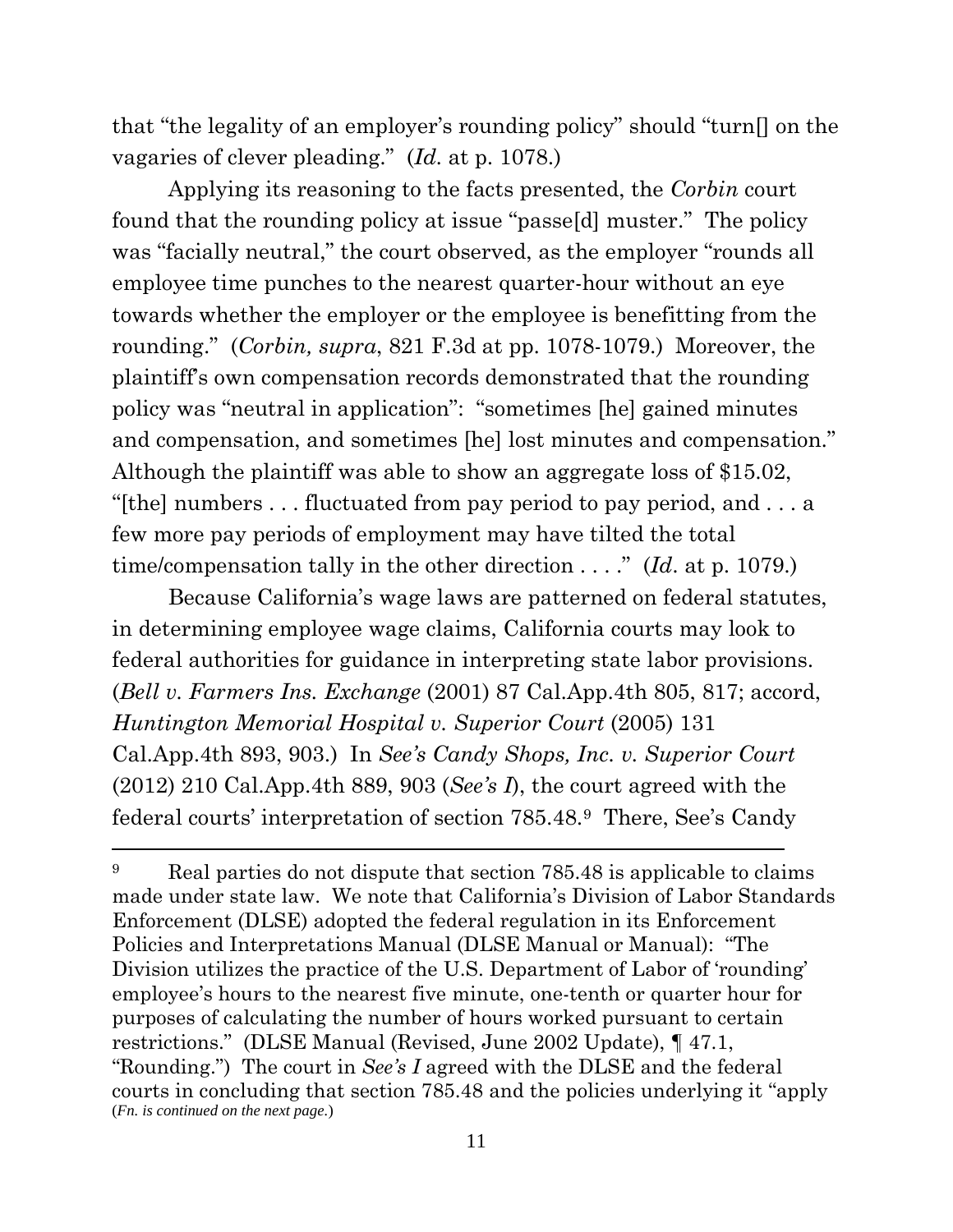used a timekeeping system that automatically rounded employee punches up or down to the nearest tenth of an hour. (*Id*. at p. 892.) The plaintiff brought a class action for unpaid wages, and moved for summary adjudication that the rounding policy was inconsistent with federal and state law. (*Id*. at pp. 893-894.) The defense expert's analysis showed that 59.1 percent of the affected employees had a net gain in time; 33 percent had a net loss; and 7.9 percent had no difference. (*Id*. at p. 896.) The plaintiff herself received a net benefit of five seconds per shift, but lost 3.6 seconds of overtime. (*Id*. at pp. 896- 897.)

The court held that "a rounding-over-time policy" does not systematically undercompensate employees if it is "neutral, both facially and as applied," because "its net effect is to permit employers to efficiently calculate hours worked without imposing any burden on employees. [Citation.]" (*See's I, supra,* 210 Cal.App.4th at p. 903.) Having found that an employer is entitled to use rounding if the system is "fair and neutral" on its face and in practice (*id*. at pp. 903, 907), the court went on to consider whether a reasonable trier of fact could find that See's Candy's policy was consistent with section 785.48 under the evidence presented. Because the defense expert's analysis established that the rounding resulted in a total gain of thousands of hours for the employee class members as a whole, that most of the class member were fully compensated for every minute of their time, and that "the

equally to the employee-protective policies embodied in California labor law." (*See's I, supra,* 210 Cal.App.4th at p. 903.) The court observed that "the rounding practice has long been adopted by employers throughout the country." (*Ibid*.) To construe the requirements of California's wage laws in a manner inconsistent with federal law, "would preclude [California] employers from adopting and maintaining rounding practices that are available to employers throughout the rest of the United States.'" (*Ibid*., quoting *East v. Bullock's Inc*., *supra*, 34 F.Supp.2d at p. 1184.)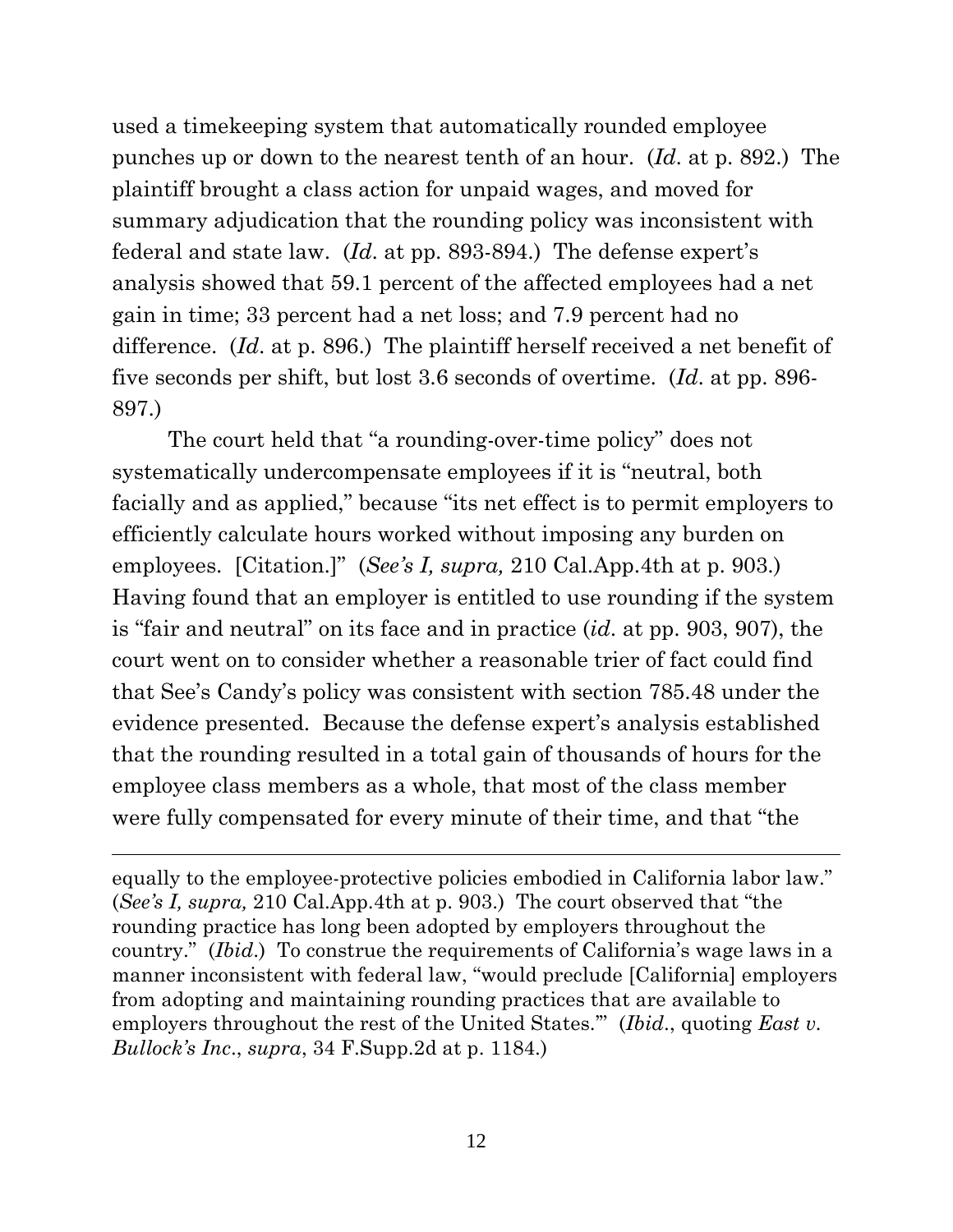majority was paid for more time than their actual working time," the court found that See's Candy had met its burden to show a triable issue of fact regarding whether its nearest-tenth rounding policy was proper under California law.[10](#page-12-0) (*Id*. at p. 908.)

Focusing on the evidence that "the majority" of See's Candy employees were overcompensated under the system at issue in *See's I*, real parties contend that the case stands for the proposition that a rounding policy is unlawful where a bare majority of employees lose compensation.[11](#page-12-1) We do not read the holding in *See's I* to create such rule. Because the expert analysis established that the class as a whole gained time and compensation *and* that the majority of See's Candy's

<span id="page-12-0"></span><sup>10</sup> In *See's I*, the appellate court reviewed the trial court's order granting the plaintiff's motion for summary adjudication. In a subsequent decision, *Silva v. See's Candy Shops, Inc*. (2016) 7 Cal.App.5th 235 (*See's II*), the appellate court affirmed a grant of summary judgment in favor of See's Candy on essentially the same facts: "(1) the aggregate impact of rounding actual time punches produced a net surplus of 2,749 employee work hours in time paid and thus resulted in a net economic benefit to the employees as a group; (2) 67 percent of the employees had either no impact or a net gain under the rounding policy; (3) the rounding policy did not negatively impact employee overtime compensation: it was 'virtually a wash -- neither the employees nor See's [Candy] benefited from this rounding practice'; and (4) there was no meaningful impact on [the plaintiff's] hours paid under the rounding practice; she obtained an aggregate surplus of 1.85 hours." (*Id*. at pp. 242, 250.) The court concluded that "See's Candy met its burden to show the rounding policy is fair and neutral on its face and is used in a manner that over a relevant time period will compensate the employees for all the time they have actually worked." (*Id*. at p. 252.)

<span id="page-12-1"></span><sup>11</sup> As real parties acknowledge, the majority of employees at San Gabriel either had time added to their shifts and received compensation for time they did not work, or broke even. A slight majority (52.1 percent) of Anaheim employees had time (an average of 2.33 minutes) subtracted. Only by combining the data for the two facilities can real parties assert that the majority of employees suffered a loss.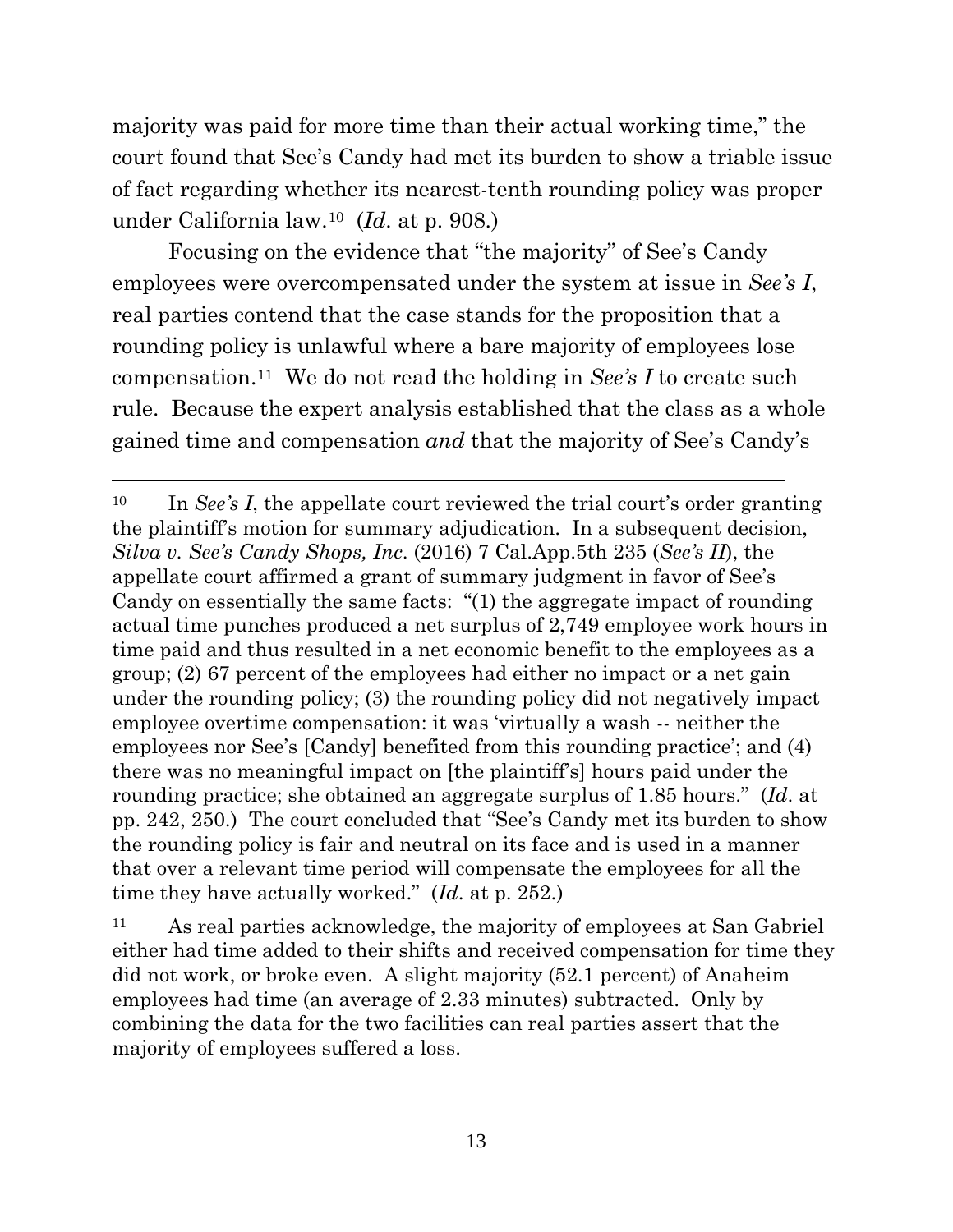employees gained time and compensation, the court had no basis to resolve whether either factor was decisive. However, two recent federal district courts have considered the issue and, relying on *Corbin* and *See's I*, concluded that the fact that a slight majority of employees lost time over a defined period was not sufficient to invalidate an otherwise neutral rounding practice. (*Utne v. Home Depot U.S.A., Inc*. (N.D. Cal., Dec. 4, 2017, Case No. 16-cv-01854-RS) 2017 U.S. Dist. LEXIS 199184 (*Utne*); *Boone v. PrimeFlight Aviation Services, Inc*. (E.D.N.Y., Feb. 20, 2018, No. 15-CV-6077 (JMA) (ARL)) 2018 U.S. Dist. LEXIS 28000 (*Boone*).)

In *Utne*, the timekeeping system was programmed to round either up or down to the nearest quarter of an hour for purposes of calculating employee compensation. (*Utne*, *supra*, 2017 U.S. Dist. LEXIS 199184 at p. \*5.) The employer's expert performed an analysis of a representative sample of the potential class over a five-year period and found that: 51.3 percent of shifts had minutes added rather than subtracted; in more than half of all analyzed pay periods, employees were credited with extra minutes; the average potential class member was paid for an additional 11.3 minutes; and overall, the employer paid for an additional 339,331 minutes (5,656 hours) when compared to the actual minutes employees worked. (*Id*. at p. \*7.) However, the plaintiff had lost time -- an average of 36 seconds per shift -- and of the 13,387 employees analyzed, 53 percent were negatively impacted by the rounding, an average of 141.7 minutes per employee over the five-year period. (*Id*. at p. \*9.) The court nonetheless granted summary judgment in favor of the employer: "The rounding policy rounds both up and down, and is thus facially neutral. There is no evidence that the rounding policy is applied differently to [the plaintiff] or to any of the proposed class members. [The employer's] expert calculations are sufficient to establish that the practice does not systematically undercompensate employees over time." (*Id.* at p. 11*,* italics omitted.) The court observed that the figures were "consistent with [the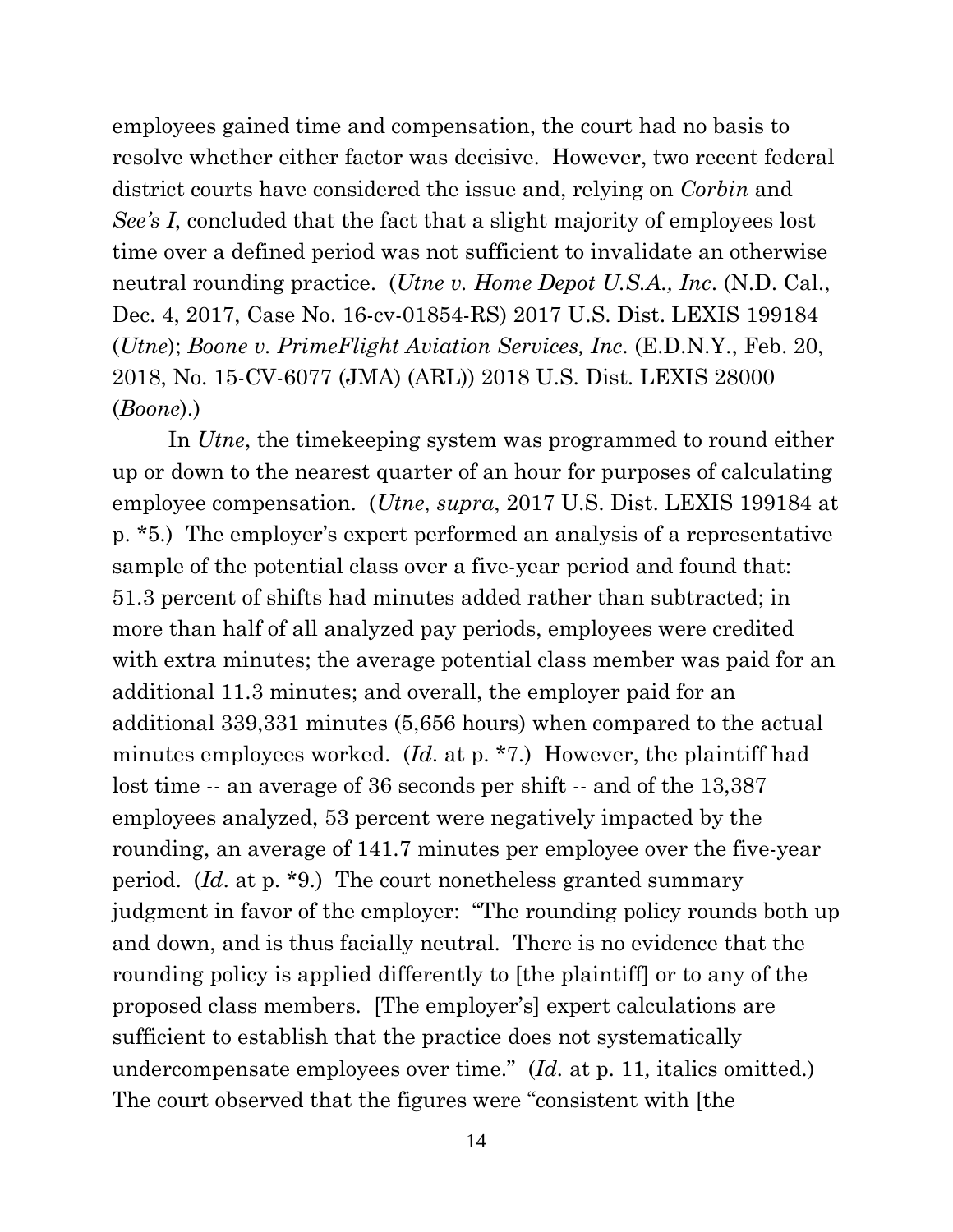employer's] contention that rounding contemplates the possibility that in any given time period, some employees will have net overcompensation and some will have net undercompensation. Given the expected fluctuation with respect to individual employees, shifting the time window even slightly could flip the figures." (*Id*. at pp. \*11- 12.)[12](#page-14-0)

*Boone* also involved a quarter-hour rounding system. As in *Utne*, expert evaluation of employee compensation during the relevant period resulted in evidence that a majority (58.5%) of all time entries were either neutral or rounded in favor of the employee and that the employer suffered a loss overall, but that the majority of employees (55.8%), including the plaintiff, suffered minor losses in compensated time. (*Boone*, *supra*, 2018 U.S. Dist. LEXIS 28000 at pp. \*6-7, 26.) Relying on the Ninth Circuit's conclusion in *Corbin* that "'the rounding policy is not meant to "ensure that no employee ever lost a single cent

<span id="page-14-0"></span><sup>&</sup>lt;sup>12</sup> The *Utne* court rejected the plaintiff's request to certify as a class those employees who lost time as "expressly foreclosed by *Corbin*, which explained that the federal rounding regulation was not meant to apply individually to each employee." (*Utne*, *supra*, 2017 U.S. Dist. LEXIS 199184 at p. \*14, citing *Corbin*, *supra*, 821 F.3d at p. 1077.) "Provided [the] rounding policy does not systematically undercompensate employees over time, [the plaintiff] cannot defeat summary judgment on his rounding claims by limiting his proposed class to only those employees who happen to come out behind during the class period. As the Ninth Circuit explained in *Corbin*, the federal regulation did not intend to reward strategic pleading where a plaintiff includes only pay periods during which he or she came out behind a few minutes." (*Id*. at p. \*15.) The court also rejected the plaintiff's contention that *See's I* "goes too far under California law and does not reflect how the California Supreme Court would treat rounding": "Because California law does not address rounding one way or another, courts must ask whether the federal rule is consistent with California wage and hour law. The California Court of Appeal [in *See's I*] carefully studied the issue and answered that question in the affirmative. [Citation.]" (*Utne, supra,* at pp. \*13-14.)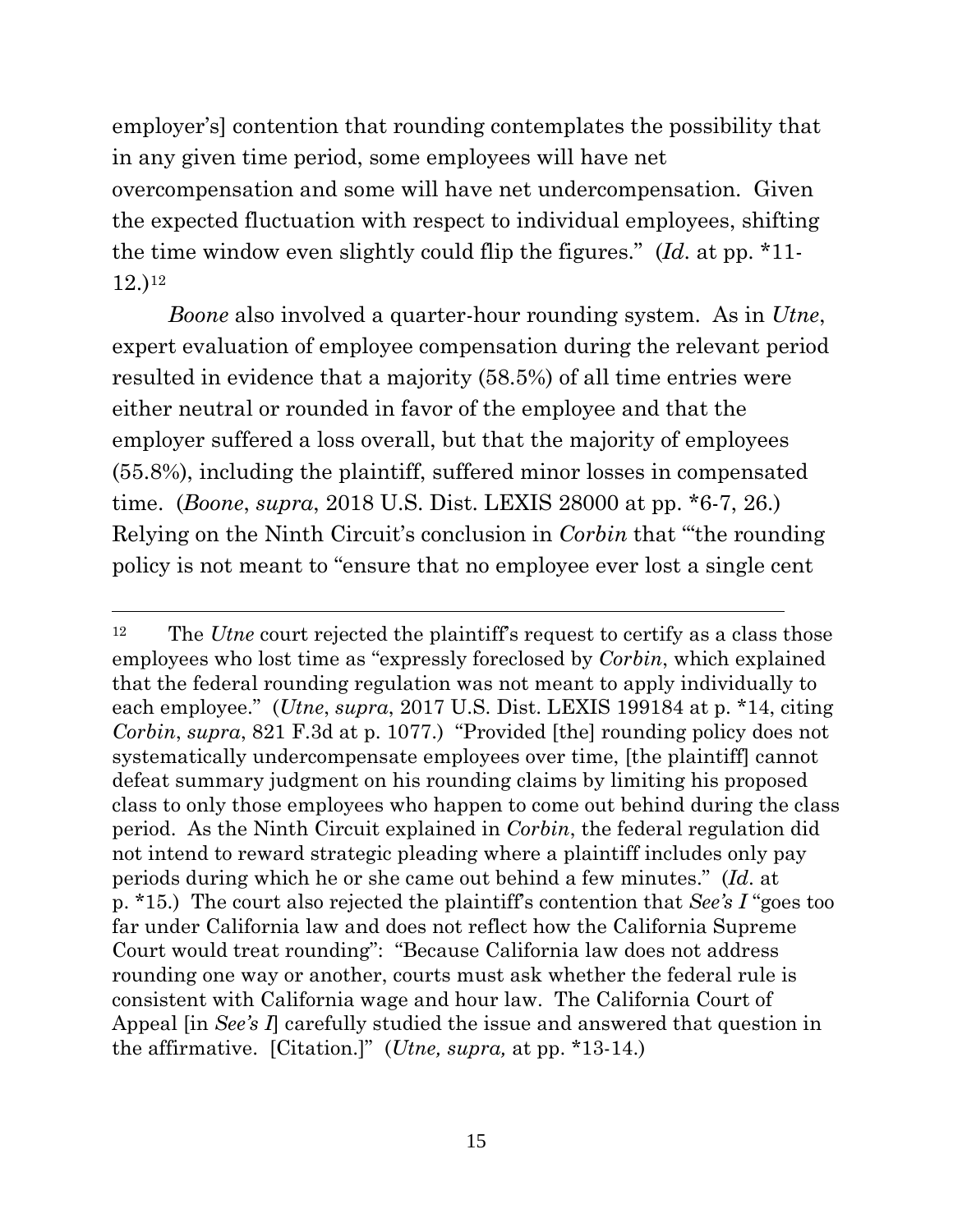over a pay period"'" (*Boone*, *supra*, at p. \*27, quoting *Corbin*, *supra*, 821 F.3d at p. 1077), the court granted summary judgment in favor of the employer, finding that the plaintiff "failed to raise a genuine issue of material fact on whether [the employer's] timekeeping system did not 'result over a period of time, in failure to compensate the employees properly for all the time they have actually worked.'" (*Boone*, *supra*, at p. \*28, quoting 29 C.F.R.  $\S 785.48(b)$ .) The court explained: "[A]n analysis of the putative class as a whole demonstrates that the rounding policy was neutral. It is undisputed that (1) 58.5% of all time entries resulted in either neutral rounding or rounding in favor of the employee; (2) the 138 putative class members gained compensation or broke even on approximately 54.5% of their shifts; and (3) 42% of the putative class members gained compensation from rounding over the entire length of the class period analyzed. Further, . . . Plaintiff does not refute that [when employees lost time,] the 138 putative class members lost on average 15.67 seconds per shift. Although the data analyzed here . . . did not average out to 0, Defendant's expert calculations are sufficient to establish that the practice does not systematically undercompensate employees over time." (*Id*. at pp. \*27- 28, italics omitted.)

Real parties contend that two federal cases -- *Eddings*, *supra*, 2012 U.S. Dist. LEXIS 51158 and *Shiferaw*, *supra*, 2016 U.S. Dist. LEXIS 187548 -- support the position that section 785.48 is violated where the majority of the employees suffer a minor loss in compensation. In *Eddings*, one of the two systems challenged in the complaint required the employees to round their own time up or down, rather than input their time and leave it to an impartial system to round up or down according to a fixed formula. The employer claimed to have communicated to the employees that time was always to be rounded in their favor, but some employees submitted declarations stating they were told to round down. Accordingly, the court found the existence of a genuine issue of material fact "both as to the facial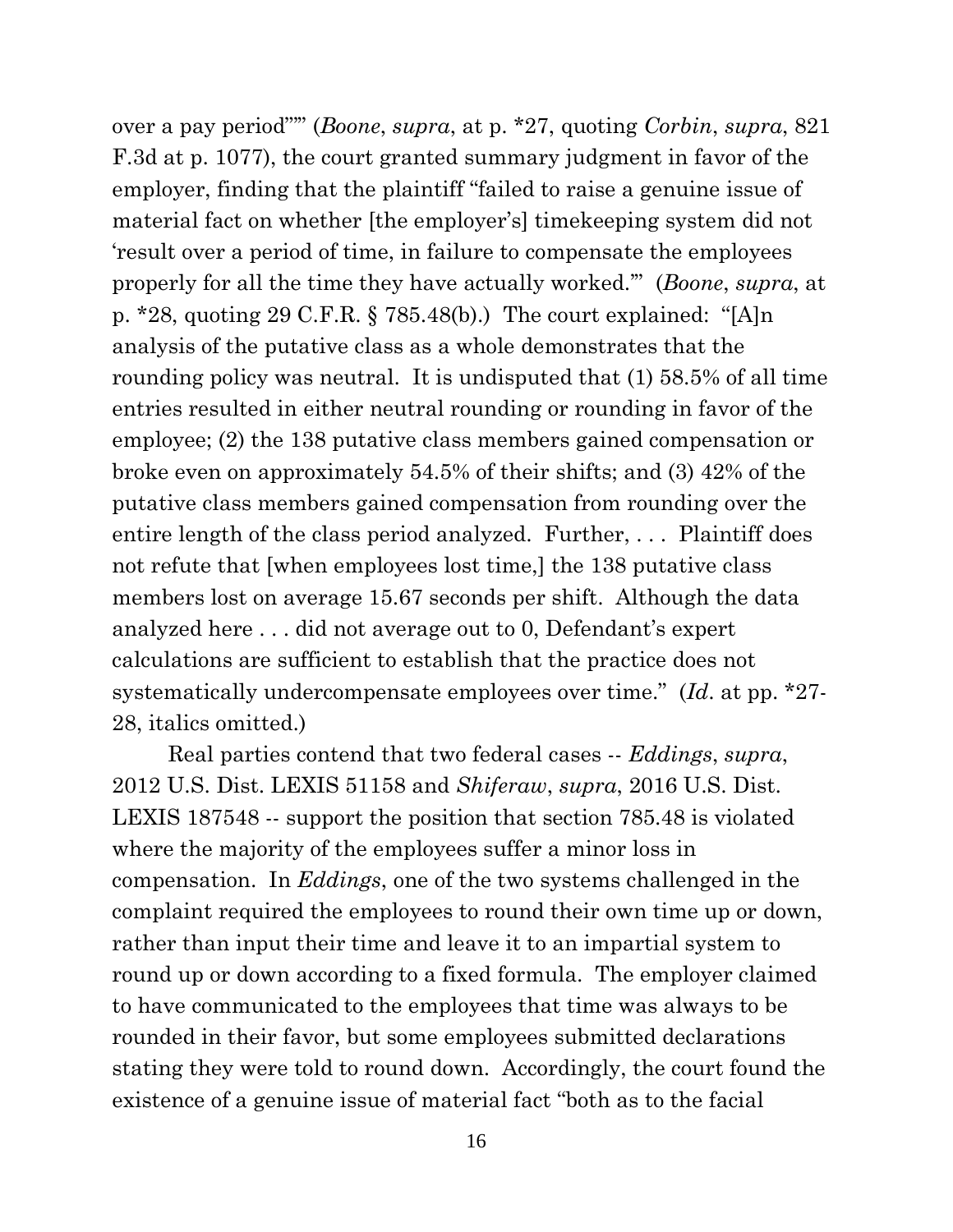neutrality of the [system] and to the effects of its application . . . . " (*Eddings, supra,* at pp. \*15-16.) Because the policy "could have been interpreted differently by different associates," and it was "at best ambiguous as to whether employees are ever allowed to round up," the fact that the majority of employees gained time was not determinative. (*Id*. at pp. \*15-16.)

In *Shiferaw*, which involved a system that automatically rounded time to the nearest quarter hour, the court stated that "two pragmatic approaches" could be used "to gather data" in determining whether a rounding system, neutral in its face, was neutral in application: "(1) compare all rounded punches with the actual punch times to determine the overall net effect -- in hours, minutes, and/or seconds -- of the rounding; and (2) compare the percentage of employees for whom the rounding resulted in a net loss of time -- those who were undercompensated -- with the percentage of employees for whom the rounding resulted in overcompensation." (*Shiferaw, supra,* 2016 U.S. Dist. LEXIS 187548 at pp.  $*6$ , 81.) The plaintiffs' expert provided data establishing that the rounding policy resulted in net undercompensation of the employees in the amount of 1,783 hours *and* that the majority of employee (53.3%) lost time due to rounding. (*Id*. at p. 83.) Contrary to real parties' assertion that "the ... court concluded [the]... expert created a triable issue of fact under either the net effect or percentage methodology," the court considered both assumptions in finding "[the] evidence . . . sufficient to show the existence of a genuine dispute as to whether [the employer's] challenged rounding policy results in a 'failure to compensate the employees properly for all the time they have actually worked.'" (*Id*. at p. 85, italics omitted.) As the plaintiffs introduced evidence that both the net effect and percentage effect analysis supported their claims, the court had no cause to consider whether a difference in either datapoint would have led to a different result. Moreover, *Shiferaw* was decided before the Ninth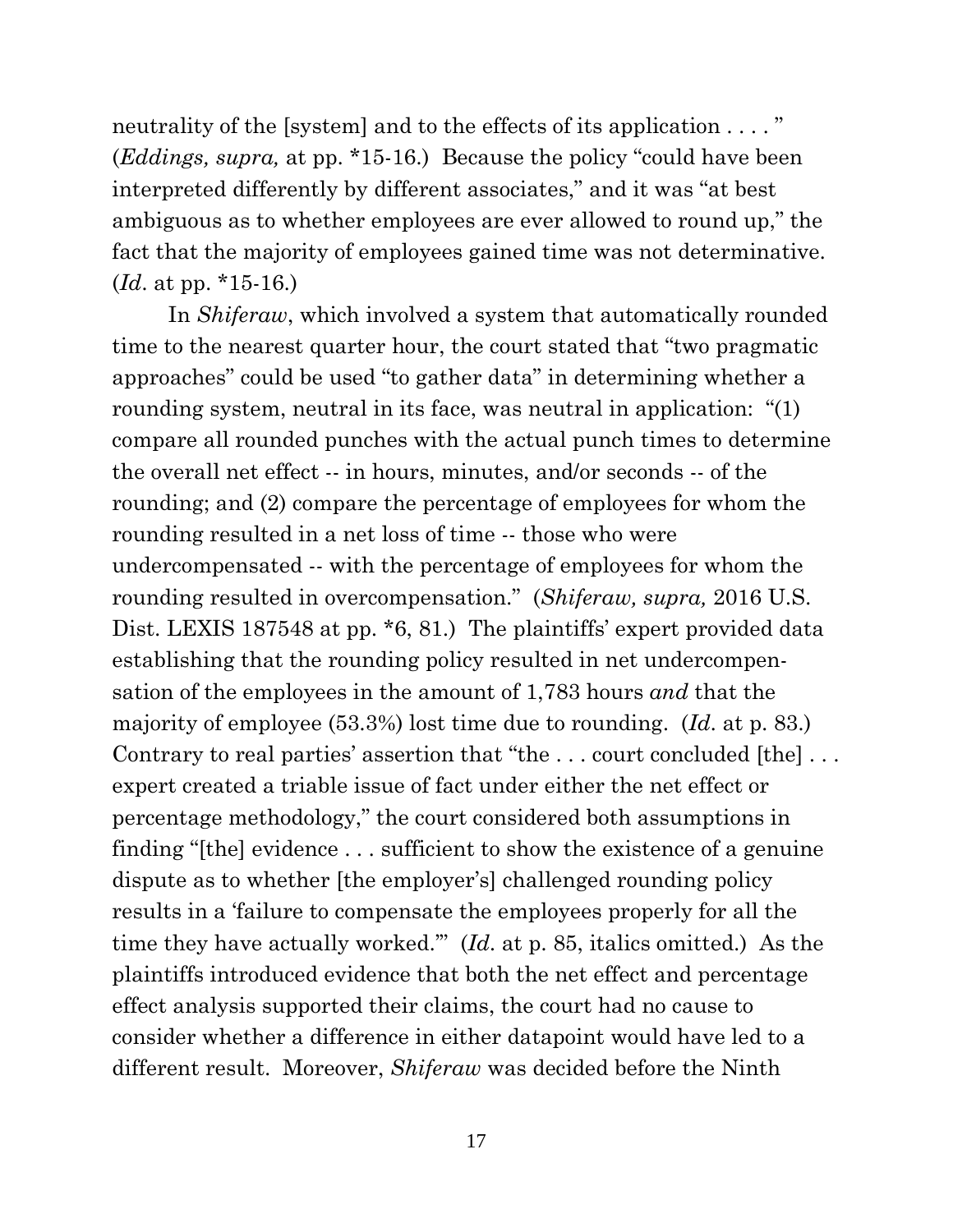Circuit issued its decision in *Corbin*. To the extent it conflicts with that decision, it is no longer good law.

Here, the rounding system is neutral on its face. It "rounds all employee time punches to the nearest quarter-hour without an eye towards whether the employer or the employee is benefitting from the rounding." (*Corbin*, *supra*, 821 F.3d at pp. 1078-1079.) It also proved neutral in practice. At San Gabriel, a minority of employees lost time, the remainder either gained time or broke even, and overall it caused the employer to compensate employees for 1,378 hours not worked. At Anaheim, although a slight majority of employees (52.1 percent) lost time, overall, employees were compensated for 3,875 more hours than they worked. Because petitioners presented undisputed evidence that the rounding system was neutral on its face, and that employees as a whole were significantly overcompensated, the evidence established that petitioners' rounding system did not systematically undercomepensate employees over time. The fact that a bare majority at one hospital lost minor sums during a discrete period did not create an issue of fact as to the validity of the system. We agree with the court in *Corbin* that the regulation does not require that every employee gain or break even over every pay period or set of pay periods analyzed; fluctuations from pay period to pay period are to be expected under a neutral system. (See also *Utne*, *supra*, 2017 U.S. Dist. LEXIS 199184 at p. \*12 ["[R]ounding contemplates the possibility that in any given time period some employees will have net overcompensation and some will have net undercompensation"]; *Boone*, *supra*, 2018 U.S. Dist. LEXIS 28000 at pp. \*27-28 [rounding policy was neutral as applied where majority of time entries resulted in rounding in favor of employees, class members broke even or gained compensation on their shifts, and bare majority of class members lost time, but only an average of 15.67 seconds per shift].) We further agree with the court in *See's I* and *See's II* that a system is fair and neutral and does not systematically undercompensate employees where it results in a net surplus of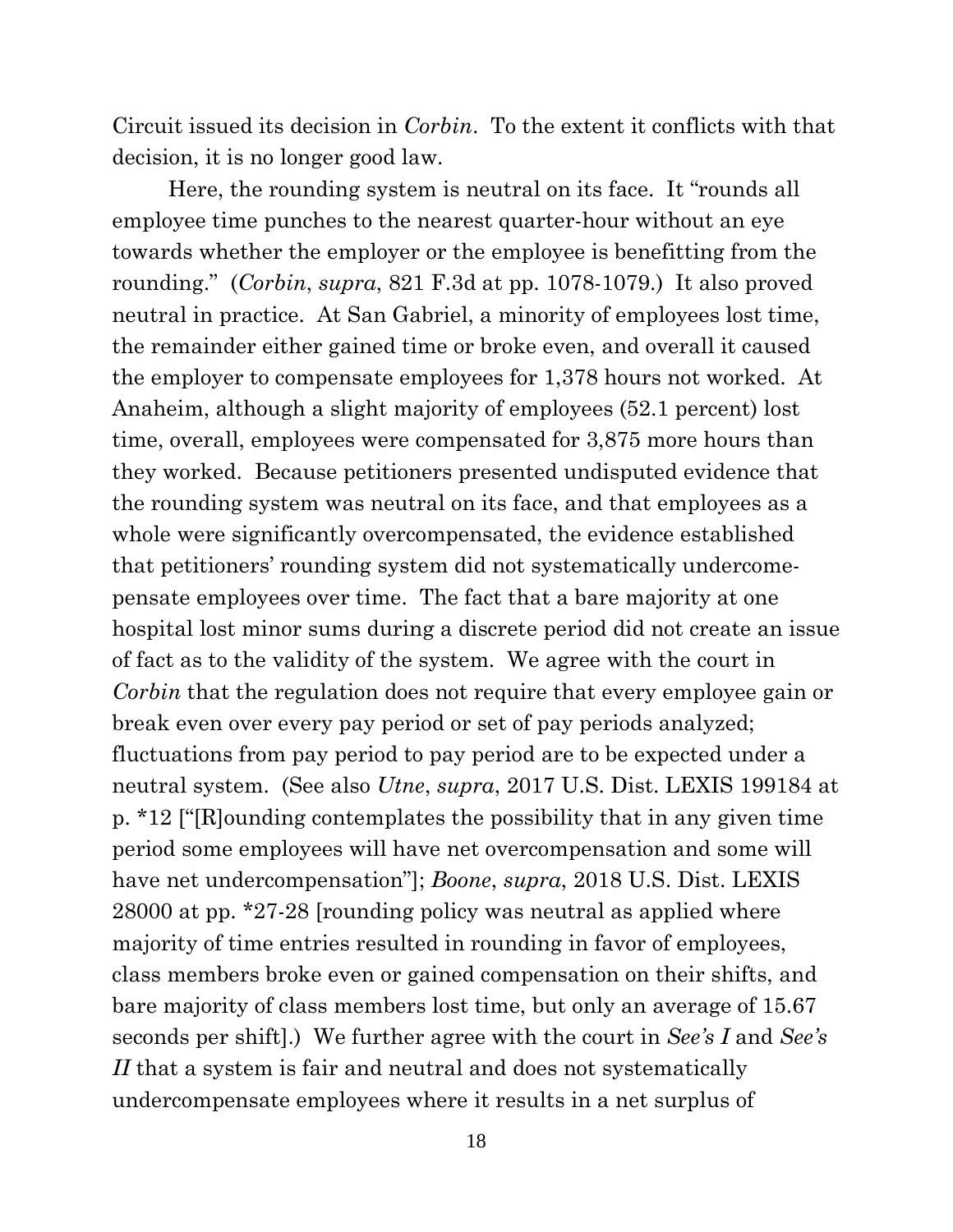compensated hours and a net economic benefit to employees viewed as a whole.

Nothing in our analysis precludes a trial court from looking at multiple datapoints to determine whether the rounding system at issue is neutral as applied. Such analysis could uncover bias in the system that unfairly singles out certain employees. For example, as the trial court discussed, a system that in practice overcompensates lower paid employees at the expense of higher paid employees could unfairly benefit the employer. However, real parties presented no evidence of a bias in the system or that the policy was applied differently to different employees. Dr. Foster analyzed the data on an overall basis, a per shift basis and a per employee basis. Her analysis established that overall, at both hospitals, the rounding policy benefitted employees and caused petitioners to overcompensate them. Her per shift analysis established that for the majority of shifts, the employees at both facilities gained compensable time. Moreover, at San Gabriel, the majority of employees gained time and compensation or broke even during the approximately four years of the study. The sole discrepancy was at Anaheim where a slight majority (52.1%) lost an average of 2.33 minutes per employee shift. But where the system is neutral on its face and overcompensates employees overall by a significant amount to the detriment of the employer, the plaintiff must do more to establish systematic undercompensation than show that a bare majority of employees lost minor amounts of time over a particular period. Because the petitioners' employees benefited overall from the rounding policy, the fact that a bare majority lost a minimal amount of time was not sufficient to create a triable issue of a fact. Petitioners' motion for summary adjudication should have been granted.<sup>[13](#page-18-0)</sup>

<span id="page-18-0"></span><sup>13</sup> Because we conclude petitioners' rounding system complies with section 785.48, we do not consider whether the de minimus rule, which permits "insubstantial or insignificant periods of time beyond the scheduled (*Fn. is continued on the next page.*)